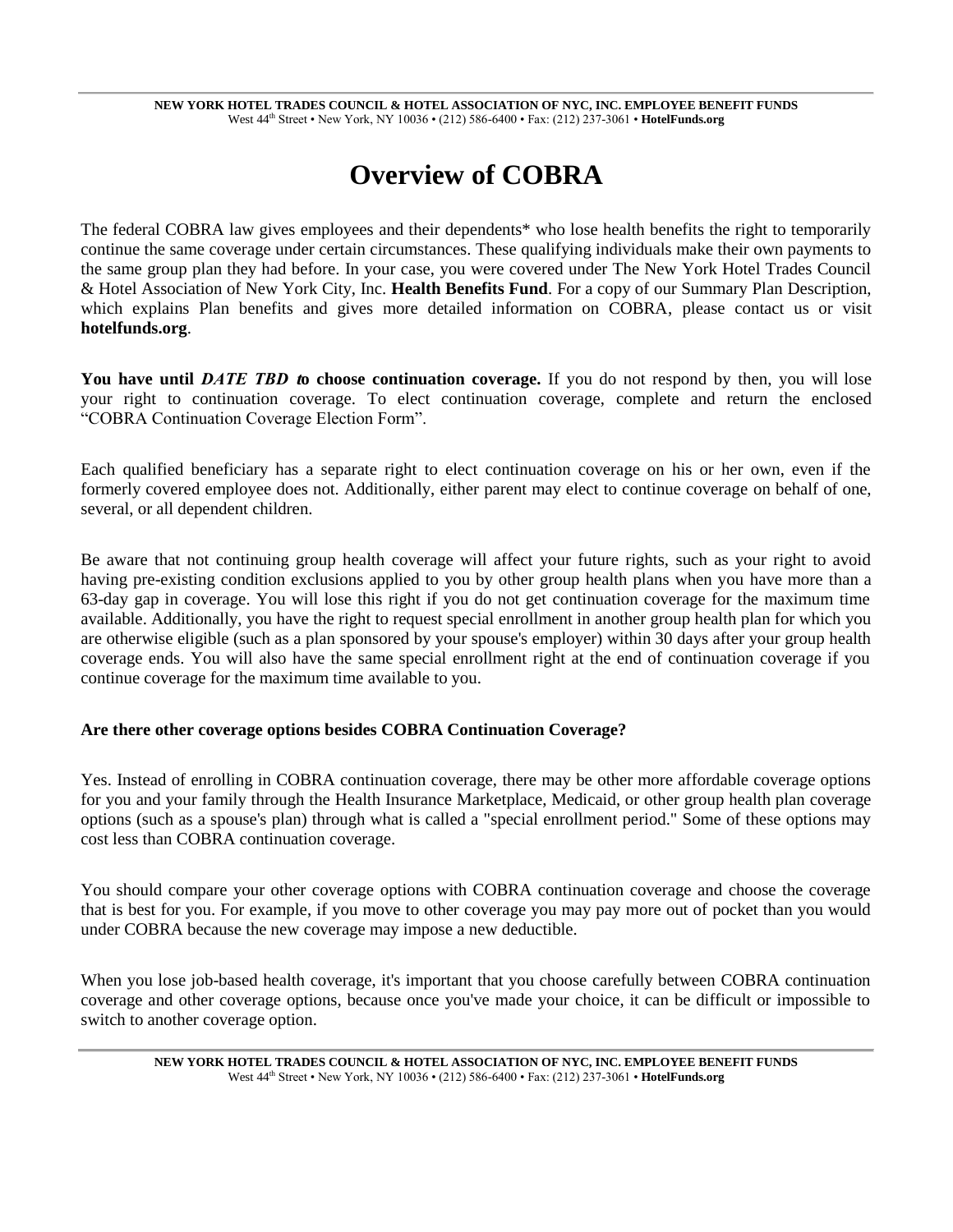## **Period of Continued Coverage:**

**If you choose continuation coverage, your coverage will be retroactively applied so that it starts on the day after your existing coverage ended.** This means your first payment (see below rates) will need to cover the months up to your date of electing coverage. The initial period of available continuation coverage is generally 18 months. However, spouses and dependents who have lost coverage through the covered employee may be eligible for 36 months of continuation coverage. **The total maximum period of continuation coverage cannot exceed 36 months.** 

**Disability Extension:** An 11-month extension may be available if a member or qualifying dependent is deemed disabled by the Social Security Administration (SSA). The disability must have started either during the original health care coverage or before the 60th day of continuation coverage and must last at least until the end of the 18 month period of continuation coverage. If the primary member experiences this disability, then the member and all dependents are entitled to the 11-month extension. If the disabled person is a dependent, then only that dependent is eligible for the 11-month extension. **See below for the higher coverage rates that apply for disability extensions.** 

**Second Qualifying Event Extension:** An 18-month extension of coverage may be available to spouses and dependent children who elect continuation coverage if a second qualifying event occurs during the first 18 months of continuation coverage. Such second qualifying events may include the death of a covered employee, divorce or separation from the covered employee, the covered employee's becoming entitled to Medicare benefits (under Part A, Part B, or both), or a dependent child's loss of dependency status. A second qualifying event only occurs if it would have caused the qualified beneficiary to lose coverage under the Plan if the first qualifying event had not occurred. **It is your responsibility to notify us of second qualifying events within 60 days of their occurrence.** 

*\*Note that domestic partners are not covered under COBRA continuation coverage.*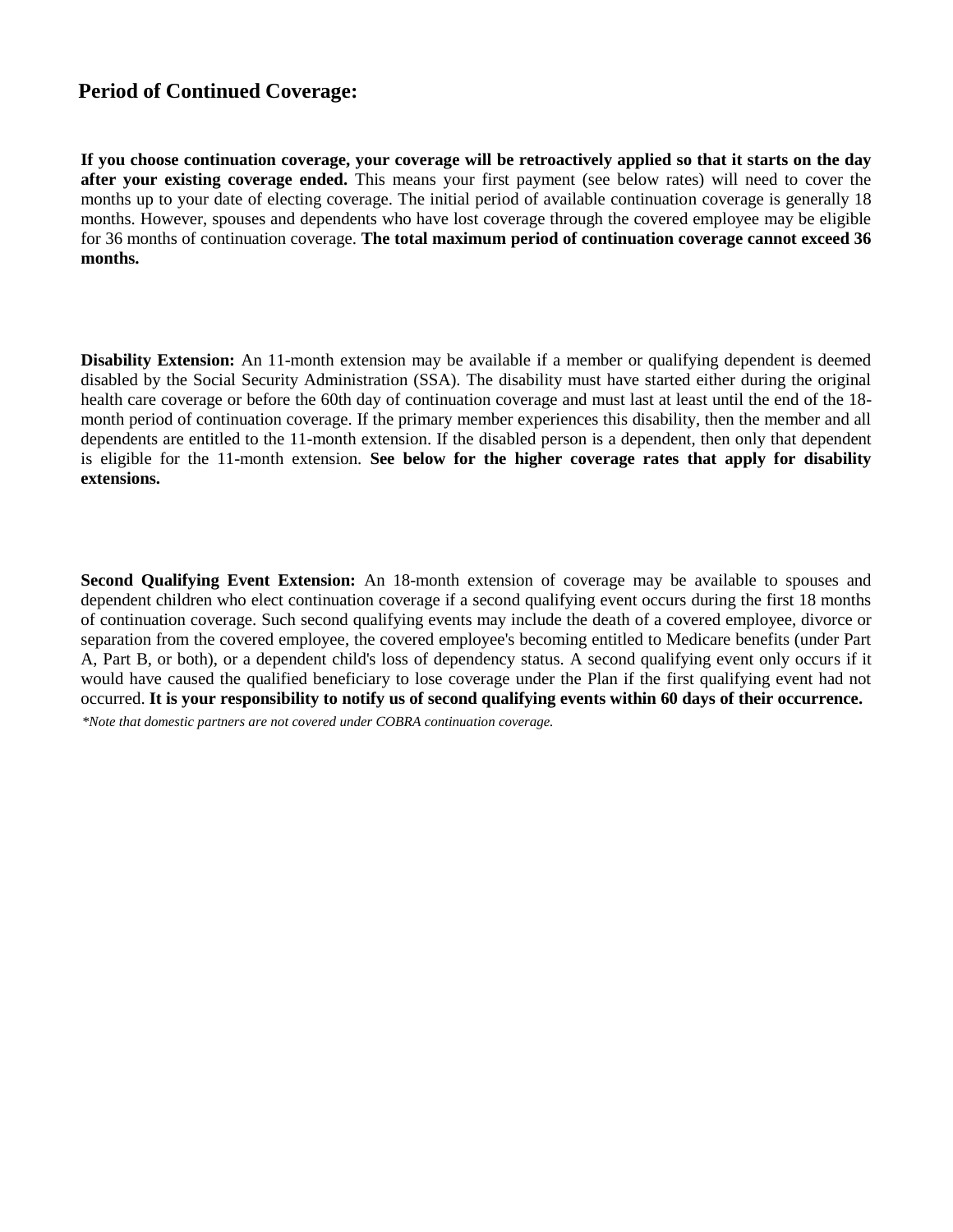# **Your Responsibility**

### **Coverage May End Early for Any of the Following Reasons:**

- Payment is not received on time.
- A qualified beneficiary becomes entitled to Medicare benefits (under Part A, Part B, or both), though the remaining qualifying beneficiaries can still receive continuation coverage.
- The employer ceases to provide any group health plan for its employees.
- A participant in the 19th to 29th month of disability-extended group health coverage is determined to be no longer disabled by the Social Security Administration.
- Any other reason for which the Plan would normally terminate coverage, such as an over-aged dependent child or fraud.

### **If continuation coverage or eigibility ends for any reason, it cannot be reinstated.**

# **Notifying the Plan of Changes:**

You or a family member must notify the COBRA Plan Administrator of an event or disability determination which might extend coverage within 60 days of its date, or the right to extend coverage will be lost. You must immediately notify us if you or a dependent no longer qualify for coverage or are determined to no longer be disabled by the Social Security Administration. In order to ensure your COBRA rights, make sure to notify us of any address changes for yourself and any dependents.

# **Payments:**

Your first payment is due on *DATE TBD*. This first payment will cover the remainder of *DATE TBD* and all of *DATE TBD*. Each payment after that will be due on the first of the month and will cover that whole month's coverage. **You will not be sent invoices or late notices. It is your responsibility to send payments each month. If a payment is not received after 30 days of its due date, your coverage will terminate early and cannot be reinstated.**

Your first payment may be made up to 45 days from the date you elect coverage and must include payment for all months from and including the month continuation coverage begins. To prevent delays in claims payments, we suggest enclosing your first payment with the Election Form. No health care claims will be paid and you will not be able to receive health care services until your first payment has been received.

**Payments may be made by credit or debit card in person or over the phone. Payments by check or money order may also be mailed to the below address payable to "Health Benefits Fund."** 

**ATTN: COBRA Accounting New York Hotel Trades Council & Hotel Association of New York City, Inc. Health Benefits Fund 305 West 44th Street New York, NY 10036 Further Information:**

For more information about your rights under ERISA (Employee Retirement Income Security Act), including COBRA, the Health Insurance Portability and Accountability Act (HIPAA), and other laws affecting group health plans, contact the nearest local office of the U.S. Department of Labor's Employee Benefits Security Administration (EBSA) or visit the EBSA website at **www.dol.gov/ebsa**.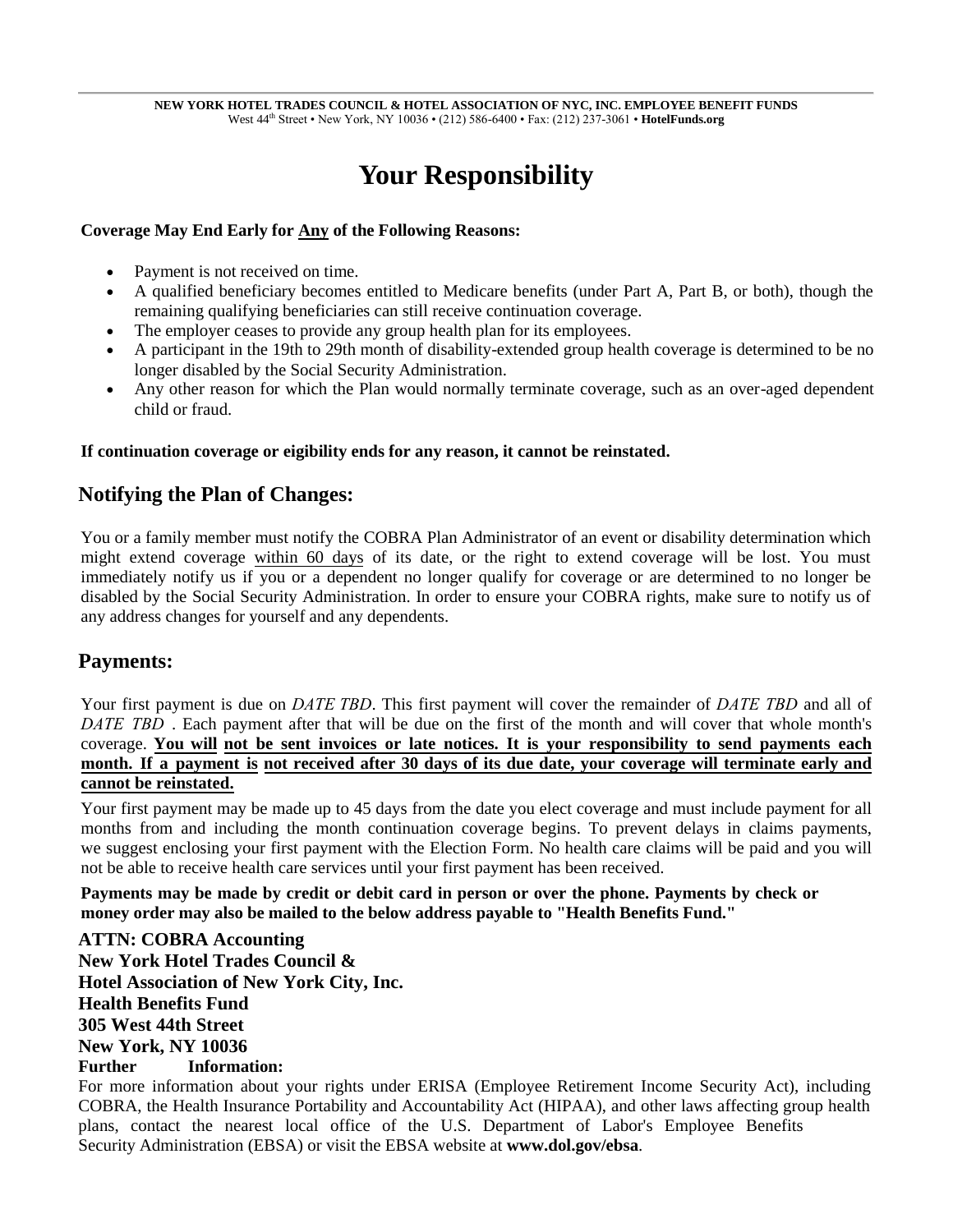

# **HEALTH BENEFITS FUND** THE HOTEL ASSOCIATION OF NEW YORK CITY, INC.

305 West 44th Street New York, NY 10036 (212) 586-6400 Fax: (212) 459-1699 **HotelFunds.org**

# **2020 COBRA Continuation Coverage Rates & Plans**

The below chart shows available COBRA plans, the benefits they include and their cost. Each benefit will match what you previously had as an eligible member. (This includes Empire EPO Choice coverage, if applicable. However, EPO coverage is only available with plans that include Hospitalization coverage.) See our Summary Plan Description (available at **HotelFunds.org** or through our Funds Office) for a full explanation of benefits.

| Coverage<br><b>Plans</b> | <b>Medical</b> | Members'<br><b>Health</b><br><b>Coverage Assistance</b><br>Program | Hospitalization Prescription Dental Optical |  | <b>Individual</b><br>Rate<br>per Month                      | <b>Family Rate</b><br>per Month                              |
|--------------------------|----------------|--------------------------------------------------------------------|---------------------------------------------|--|-------------------------------------------------------------|--------------------------------------------------------------|
| <b>COBRAD</b>            |                |                                                                    |                                             |  | \$52.14<br>(\$76.68 during<br>disability<br>extension)      | \$123.58<br>(\$181.73 during<br>disability<br>extension)     |
| <b>COBRAH</b>            |                |                                                                    |                                             |  | \$296.08<br>(\$435.40 during<br>disability<br>extension)    | \$701.70<br>(\$1,031.91<br>during disability<br>extension)   |
| <b>COBRA1</b>            |                |                                                                    |                                             |  | \$304.75<br>(\$448.15 during<br>disability<br>extension)    | \$722.25<br>(\$1,062.13<br>during disability<br>extension)   |
| <b>COBRA2</b>            |                |                                                                    |                                             |  | \$372.02<br>(\$547.10 during<br>disability<br>extension)    | \$875.43<br>\$1,287.39<br>during disability<br>extension)    |
| <b>COBRA3</b>            |                |                                                                    |                                             |  | \$738.13<br>(\$1,085.49)<br>during disability<br>extension) | \$1,749.38<br>\$2,572.62<br>during disability<br>extension)  |
| <b>COBRA4</b>            |                |                                                                    |                                             |  | \$805.41<br>(\$1,184.44<br>during disability<br>extension)  | \$1,902.56<br>\$2,797.88<br>during disability<br>extension)  |
| <b>COBRA5</b>            |                |                                                                    |                                             |  | \$812.80<br>(\$1,195.29<br>during disability<br>extension)  | \$1,920.04<br>(\$2,823.59<br>during disability<br>extension) |

The **Individual Rate** covers one person, either you *or* a spouse *or* a dependent.

The **Family Rate** can cover you and any number of eligible dependents.

 $\overline{a}$ 

The above disability extension rates apply only during the 11-month disability extension.

*Rates are subject to change, depending on the cost of providing coverage. You will be advised of any rate changes.*

Note that once you elect a COBRA coverage plan, you will not be able to change to a plan that includes more coverage than you had originally elected. \* You can, however, change to a plan that includes less coverage at a later time.

<sup>\*</sup> For the above-stated purposes, any plan including hospitalization coverage is considered "more" coverage than a plan that does not include hospitalization, even though a rate comparison may not always reflect this.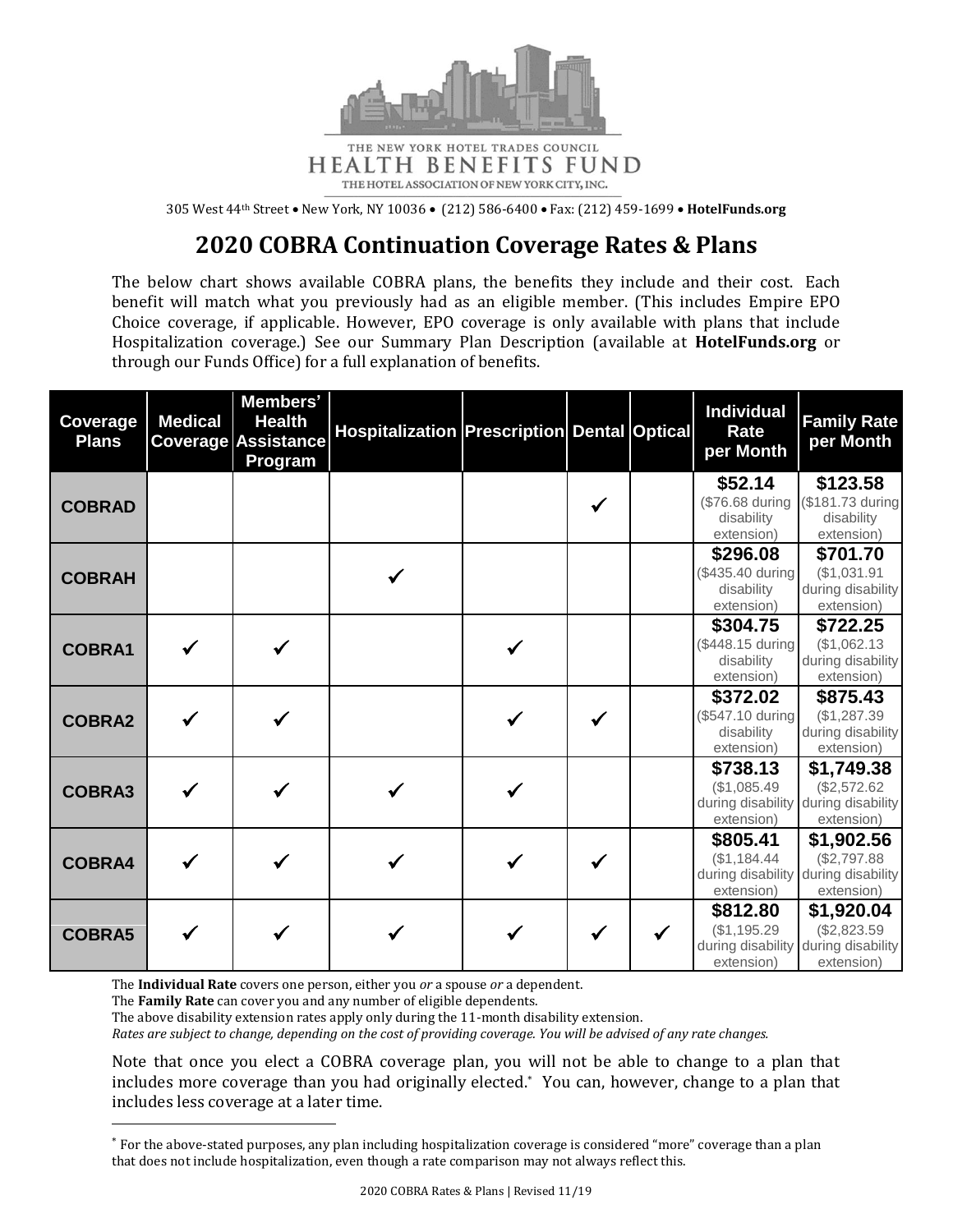### **What is the Health Insurance Marketplace?**

The Marketplace offers "one-stop shopping" to find and compare private health insurance options. In the Marketplace, you could be eligible for a new kind of tax credit that lowers your monthly premiums and costsharing reductions (amounts that lower your out-of-pocket costs for deductibles, coinsurance, and copayments) right away, and you can see what your premium, deductibles, and out-of-pocket costs will be before you make a decision to enroll. Through the Marketplace you'll also learn if you qualify for free or low-cost coverage from [Medicaid](https://www.healthcare.gov/do-i-qualify-for-medicaid) or the [Children's Health Insurance Program \(CHIP\).](https://www.healthcare.gov/are-my-children-eligible-for-chip) You can access the Marketplace for your state at [www.HealthCare.gov](http://www.healthcare.gov/)

Coverage through the Health Insurance Marketplace may cost less than COBRA continuation coverage. Being offered COBRA continuation coverage won't limit your eligibility for coverage or for a tax credit through the Marketplace.

### **When can I enroll in Marketplace coverage?**

You always have 60 days from the time you lose your job-based coverage to enroll in the Marketplace. That is because losing your job-based health coverage is a "special enrollment" event. **After 60 days your special enrollment period will end and you may not be able to enroll, so you should take action right away.** In addition, during what is called an "open enrollment" period, anyone can enroll in Marketplace coverage.

To find out more about enrolling in the Marketplace, such as when the next open enrollment period will be and what you need to know about qualifying events and special enrollment periods, visit [www.HealthCare.gov](http://www.healthcare.gov/)

### **If I sign up for COBRA continuation coverage, can I switch to coverage in the Marketplace? What about if I choose Marketplace coverage and want to switch back to COBRA continuation coverage?**

If you sign up for COBRA continuation coverage, you can switch to a Marketplace plan during a Marketplace open enrollment period. You can also end your COBRA continuation coverage early and switch to a Marketplace plan if you have another qualifying event such as marriage or birth of a child through something called a "special enrollment period." But be careful though - if you terminate your COBRA continuation coverage early without another qualifying event, you'll have to wait to enroll in Marketplace coverage until the next open enrollment period, and could end up without any health coverage in the interim.

Once you've exhausted your COBRA continuation coverage and the coverage expires, you'll be eligible to enroll in Marketplace coverage through a special enrollment period, even if Marketplace open enrollment has ended.

If you sign up for Marketplace coverage instead of COBRA continuation coverage, you cannot switch to COBRA continuation coverage under any circumstances.

### **Can I enroll in another group health plan?**

You may be eligible to enroll in coverage under another group health plan (like a spouse's plan), if you request enrollment within 30 days of the loss of coverage.

If you or your dependent chooses to elect COBRA continuation coverage instead of enrolling in another group health plan for which you're eligible, you'll have another opportunity to enroll in the other group health plan within 30 days of losing your COBRA continuation coverage.